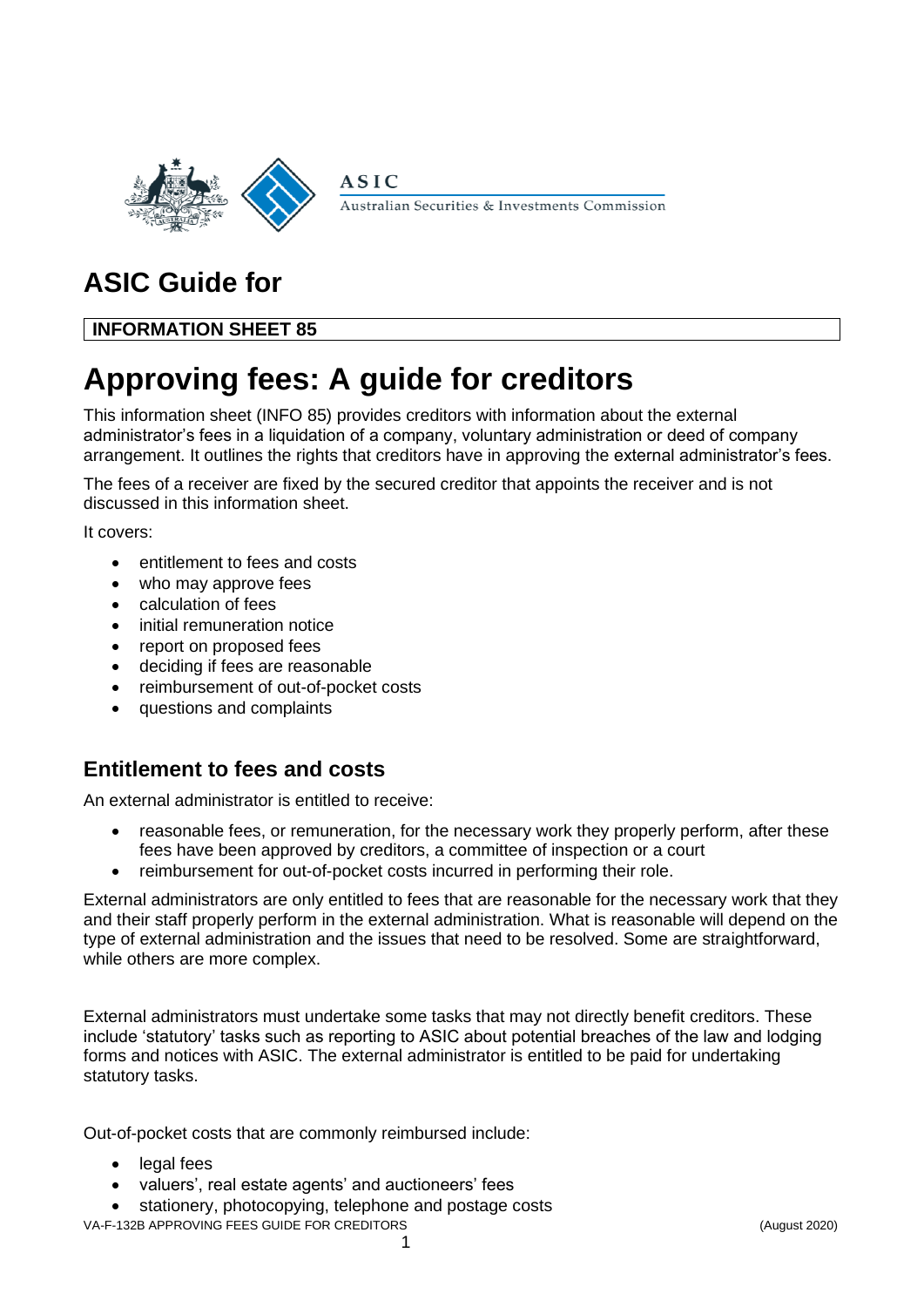- retrieval costs for recovering company computer records
- storage costs for company books and records.

Creditors have a direct interest in the level of fees and costs because the external administrator will generally be paid from the company's available assets before any payments are made to creditors. If there are not enough assets, the external administrator may have arranged for a third party to pay any shortfall. As a creditor, you should receive details of such an arrangement. If there are not enough assets to pay the fees and costs, and there is no third-party payment arrangement, an external administrator is sometimes not paid (or only partially paid) for the work they do.

### **Who may approve fees**

An external administrator's fees must be approved by:

- resolution of creditors
- a committee of inspection (if there is a committee of inspection and if no resolution has been passed by creditors), or
- the court if neither the creditors or a committee of inspection have passed a resolution.

An external administrator in a member's voluntary winding up must have fees approved by a resolution of the company, or the court.

The external administrator must provide enough information to allow creditors to help you assess whether the fees are reasonable.

If fees are not approved by creditors in one of the above ways, the liquidator is entitled to receive reasonable fees up to a maximum default amount (indexed annually).

#### **Creditors' approval of fees at a creditors' meeting**

Creditors can approve fees by passing a resolution at a creditors' meeting. To vote on any resolution at a creditors' meeting, creditors state aloud their agreement or disagreement (called a 'vote on the voices') or a 'poll' is taken.

Unless creditors call for a poll, the resolution passes if a simple majority of creditors present and voting, in person or by proxy, indicates they agree to the resolution.

If a poll is taken, a majority in number and value of creditors present and voting must agree. A poll requires the votes of each creditor to be counted and recorded.

A separate creditors' resolution is required for approving fees for an administrator in a voluntary administration and an administrator of a deed of company arrangement, even if the administrator is the same person in both administrations.

A proxy is where a creditor appoints someone else to represent them at a creditors' meeting and vote on their behalf. A proxy can be a general or special proxy. A general proxy allows the person holding the proxy to vote as they wish on a resolution, while a special proxy directs the proxy holder to vote in a certain way.

A creditor will sometimes appoint the external administrator as a proxy to vote on the creditor's behalf. An external administrator, their partners or staff must not use a general proxy to vote on approving their fees – they must hold a special proxy to do this. All special proxies must vote as directed, even those against approval of fees.

#### **Creditors' approval without a creditors' meeting**

Instead of convening a creditors' meeting, the external administrator can put proposals to creditors by giving notice in writing.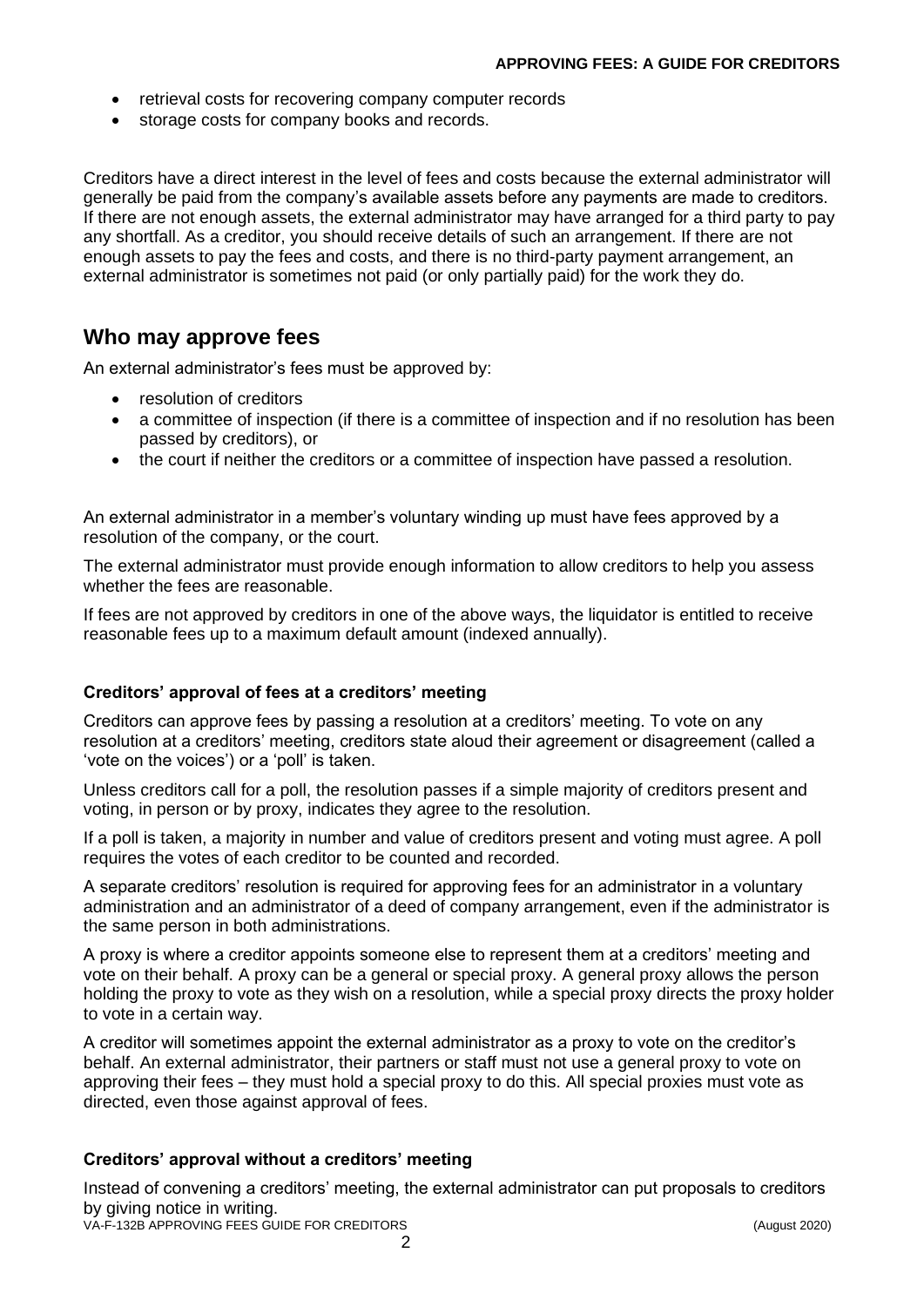This notice must be given to each creditor entitled to receive notice of a meeting, and:

- include a statement of reasons for the proposal and the likely impact the proposal will have on creditors
- invite the creditor to either:
	- o vote 'yes' or 'no' for the proposal
	- $\circ$  object to the proposal without a meeting
- specify a reasonable time for the external administrator to receive creditors' replies.

To vote on the proposal, you must lodge details of your debt or claim with the external administrator and complete the provided voting documents.

Creditors can vote 'yes' or 'no' on the proposal and/or object to the proposal without a creditors' meeting. You should return your response to the external administrator within the time specified in the notice which must be at least 15 business days after the notice is given to creditors.

A resolution is passed if the majority of creditors in number and value who responded to the notice voted 'yes' and if 25% or less in value of the creditors who responded objected to the proposal without a creditors' meeting.

The external administrator should provide you with enough information to make an informed decision. Contact the external administrator if you require further information to help you decide.

The external administrator must lodge with ASIC the outcome of the proposal. You can get a copy of the outcome of the proposal by searching ASIC Connect for a fee.

#### **Committee of inspection approval**

Where creditors have not passed a resolution approving fees, a committee of inspection can approve an external administrator's fees. In doing so, the members of the committee represent the interests of all creditors or employees, not just their own individual interests.

A committee of inspection makes its decision by a majority in number of its members present at a meeting, but it can only act if a majority of its members attend.

To find out more about committees of inspection and how they are formed, see Information Sheet 45 *Liquidation: A guide for creditors* (INFO 45) [\(https://asic.gov.au/regulatory](https://asic.gov.au/regulatory-resources/insolvency/insolvency-for-creditors/liquidation-a-guide-for-creditors/)[resources/insolvency/insolvency-for-creditors/liquidation-a-guide-for-creditors/\)](https://asic.gov.au/regulatory-resources/insolvency/insolvency-for-creditors/liquidation-a-guide-for-creditors/) and Information Sheet 74 *Voluntary administration: A guide for creditors* (INFO 74) [\(https://asic.gov.au/regulatory](https://asic.gov.au/regulatory-resources/insolvency/insolvency-for-creditors/voluntary-administration-a-guide-for-creditors/)[resources/insolvency/insolvency-for-creditors/voluntary-administration-a-guide-for-creditors/\)](https://asic.gov.au/regulatory-resources/insolvency/insolvency-for-creditors/voluntary-administration-a-guide-for-creditors/).

# **Calculation of fees**

Fees may be calculated on a:

- time basis, based on time spent by the external administrator and their staff
- quoted fixed fee, based on an upfront estimate
- percentage of asset realisations.

Charging on a time basis is the most common method. If an external administrator seeks approval for charging wholly or partly on a time basis, and the work is yet to be carried out, the approval sought must include a maximum limit ('cap') on the amount of remuneration the external administrator is entitled to receive. For example, future fees calculated according to time spent may be approved based on the expected number of hours worked at the rates charged (as set out in the provided rate scale) up to a cap of \$X.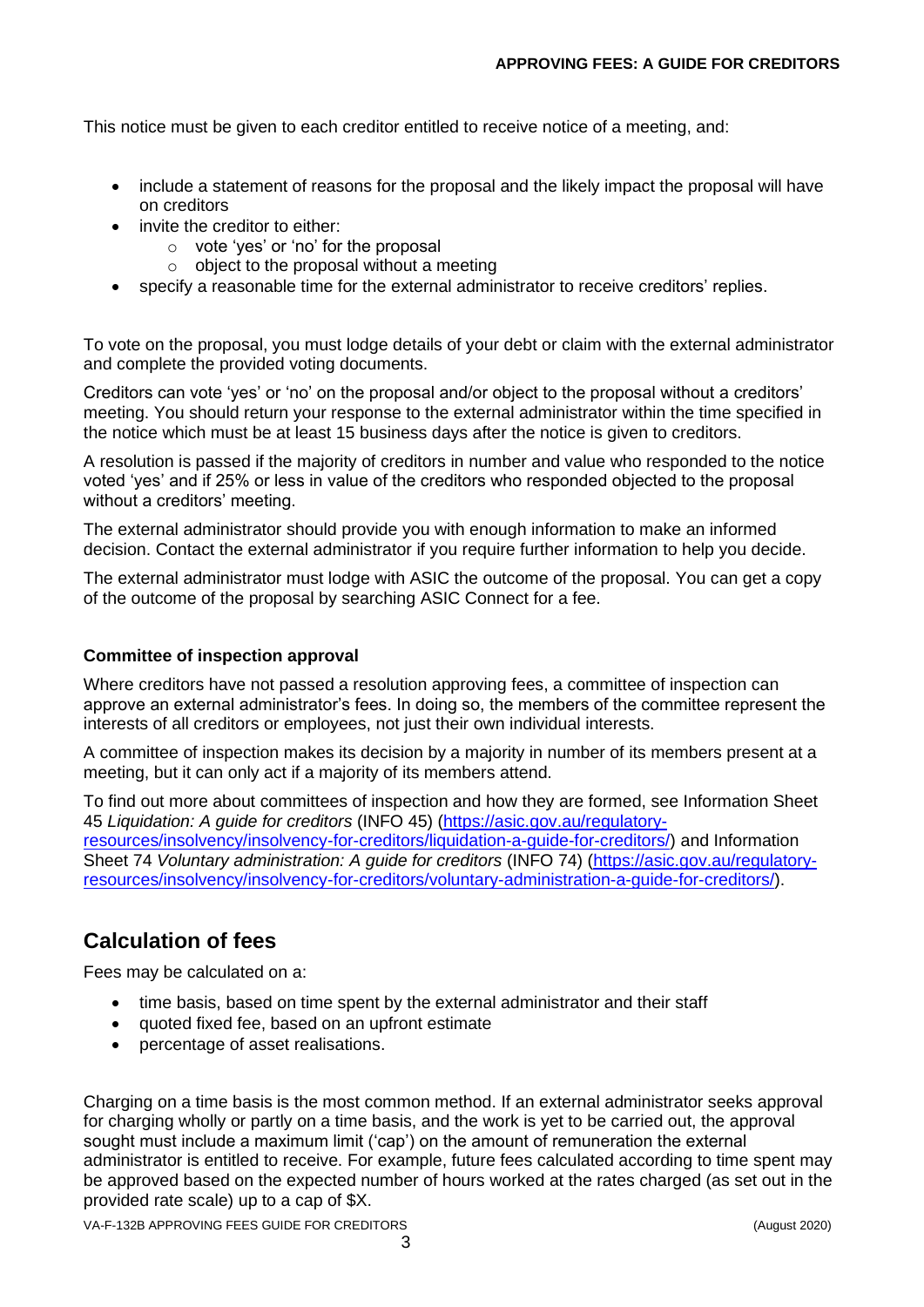• If the work involved exceeds this figure, the external administrator will have to ask creditors/committee to approve further fees, after accounting for the fees already incurred.

An external administrator is also entitled to ask for approval to pay their estimated future fees (for work yet to be done). Usually this is requested to allow the external administrator to continue doing work up to a certain point in time (e.g. to achieve a particular outcome) or to the completion of the external administration.

The external administrator and their staff will record the time taken for the various tasks involved, and a record will be kept of the nature of the work performed.

It is up to the external administrator to justify why the method chosen for calculating fees is appropriate. As a creditor or committee member you have a right to question the external administrator about the calculation method used and how the calculation was made. You can also ask whether the hourly rates are negotiable.

#### **Hourly rates**

External administrators have a scale of hourly rates, with different rates for each category of staff working on the external administration, including the external administrator.

If the external administrator intends to charge on a time basis, you should receive a copy of these hourly rates soon after their appointment and before you are asked to approve fees. It is important to note the hourly rates do not represent an hourly wage for the external administrator and their staff.

The external administrator is running a business – an insolvency practice – and the hourly rates will be based on the cost of running the business, including overheads such as rent for business premises, utilities, wages and superannuation for staff who are not charged out at an hourly rate (such as personal assistants), information technology support, office equipment and supplies, insurances, taxes, and a profit.

External administrators are professionals required to have qualifications and experience, be independent and maintain up-to-date skills. Many of the costs of running an insolvency practice are fixed costs that must be paid, even if there are insufficient assets available to pay the external administrator for their services. External administrators compete for work and their rates should reflect this.

## **Initial remuneration notice**

If the external administrator proposes to seek fee approval, the external administrator must send creditors a notice setting out the following information:

- the method by which they seek to be paid (e.g. time basis, quoted fixed price)
- the rate of fees
- an estimate of the expected total fees
- how out-of-pocket costs will be calculated
- a brief explanation of the different methods to calculate fees
- an explanation why they chose a particular fee method
- if a time-cost basis was chosen, the hourly rates of the external administrator and other staff who will work on the external administration.

This initial remuneration notice must be sent to creditors:

• in a voluntary administration, at the same time as the notice of the first meeting of creditors is sent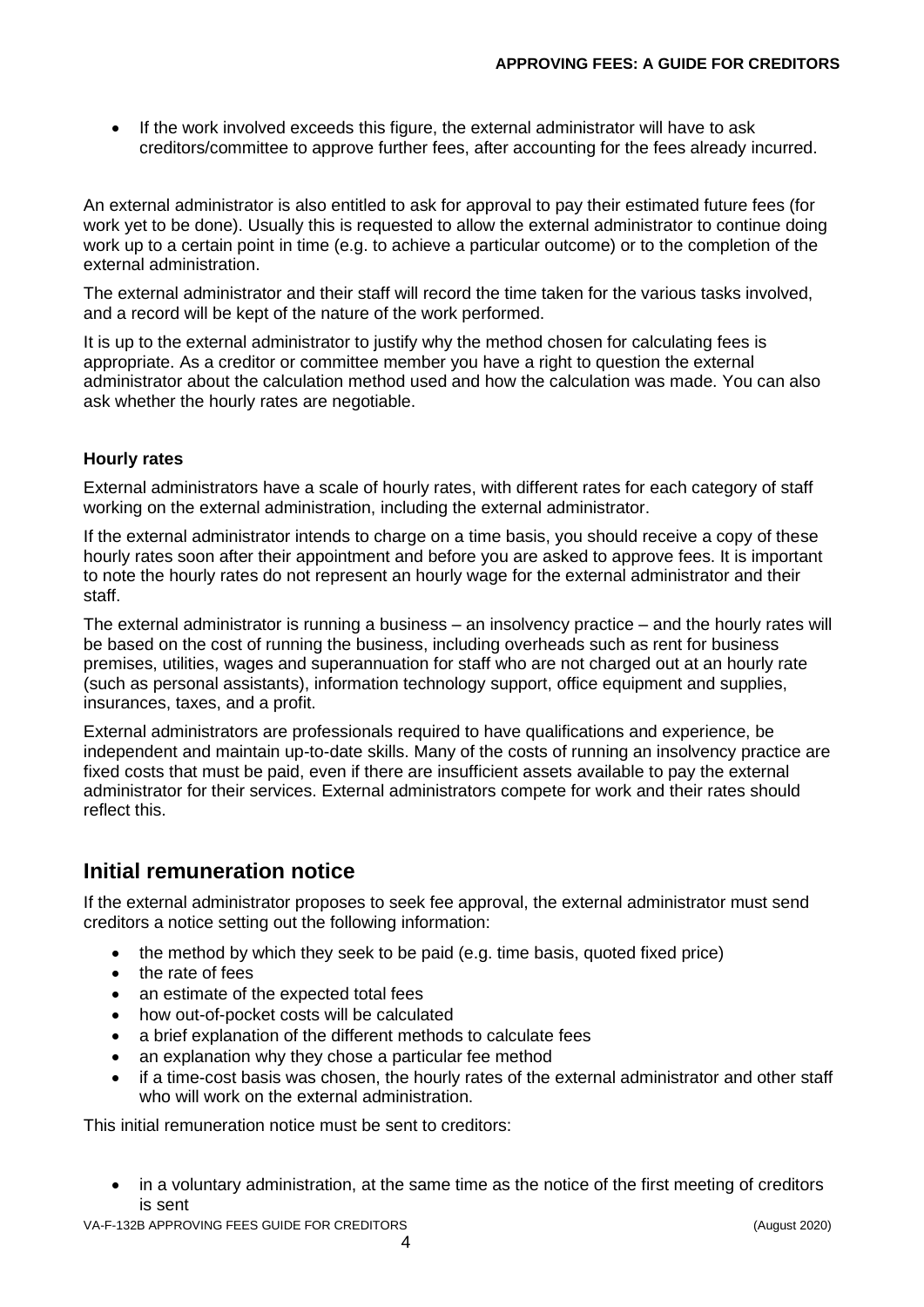#### **APPROVING FEES: A GUIDE FOR CREDITORS**

- in a court liquidation, within 20 business days after the liquidator's appointment
- in a creditors' voluntary liquidation, within 10 business days after the day of the meeting at which the resolution to wind up the company is passed.

# **Report on proposed fees**

When seeking approval of fees, the external administrator must send creditors/committee members a report setting out:

- a summary description of the major tasks performed, or likely to be performed
- the costs associated with each of these tasks and how the costs were calculated
- when the funds will be drawn to pay the fees
- an estimated total amount, or a range of total fees
- an explanation of the likely impact the fees will have on any payment to creditors
- other information that will assist creditors to assess the reasonableness of the fees claimed.

Creditors/committee members may be asked to approve fees for work already performed or an estimate of work yet to be carried out. For more information about the tasks involved, see INFO 45 and INFO 74.

# **Deciding if fees are reasonable**

If you are asked to approve an amount of fees, you must decide if the amount is reasonable given the work carried out in the external administration and the results of that work.

The external administrator must provide you with certain information to help you decide if you should approve their fees. To decide if the fees claimed are reasonable and for necessary work properly performed, you might find the following additional information the external administrator provides useful:

- an explanation of why the work performed was necessary
- the size and complexity (or otherwise) of the external administration
- the value and nature of the assets or property dealt with
- the level of risk or responsibility involved with the external administration
- whether there are any extraordinary issues that the external administrator had to deal with
- the amount of fees (if any) that have previously been approved
- if the fees are calculated, in whole or in part, on a time basis:
	- $\circ$  the period over which the work was or is likely to be performed
		- $\circ$  the time spent by each level of staff on each of the major tasks performed or likely to be performed
		- o if the fees are for work that is yet to be carried out, whether the fees are capped.

If you need more information about fees than is provided in the external administrator's report, let the external administrator know before the meeting at which fees will be voted on.

### **What can you do if you think the fees are not reasonable?**

If you think the fees claimed are not reasonable, you should raise your concerns with the external administrator. You decide whether to vote in favour of, or against, a resolution to approve fees.

Generally, if creditors or a committee of inspection approve fees and you wish to challenge this decision, you may apply to the court for review of the fees. You may wish to seek your own legal advice if you are considering applying for a court review of the fees.

VA-F-132B APPROVING FEES GUIDE FOR CREDITORS (August 2020) As well as a court review of the external administrator's fees, creditors (by resolution of creditors) or one or more creditors (with the external administrator's consent) can appoint a registered liquidator to carry out a review of fees and/or costs incurred by the external administrator of the company.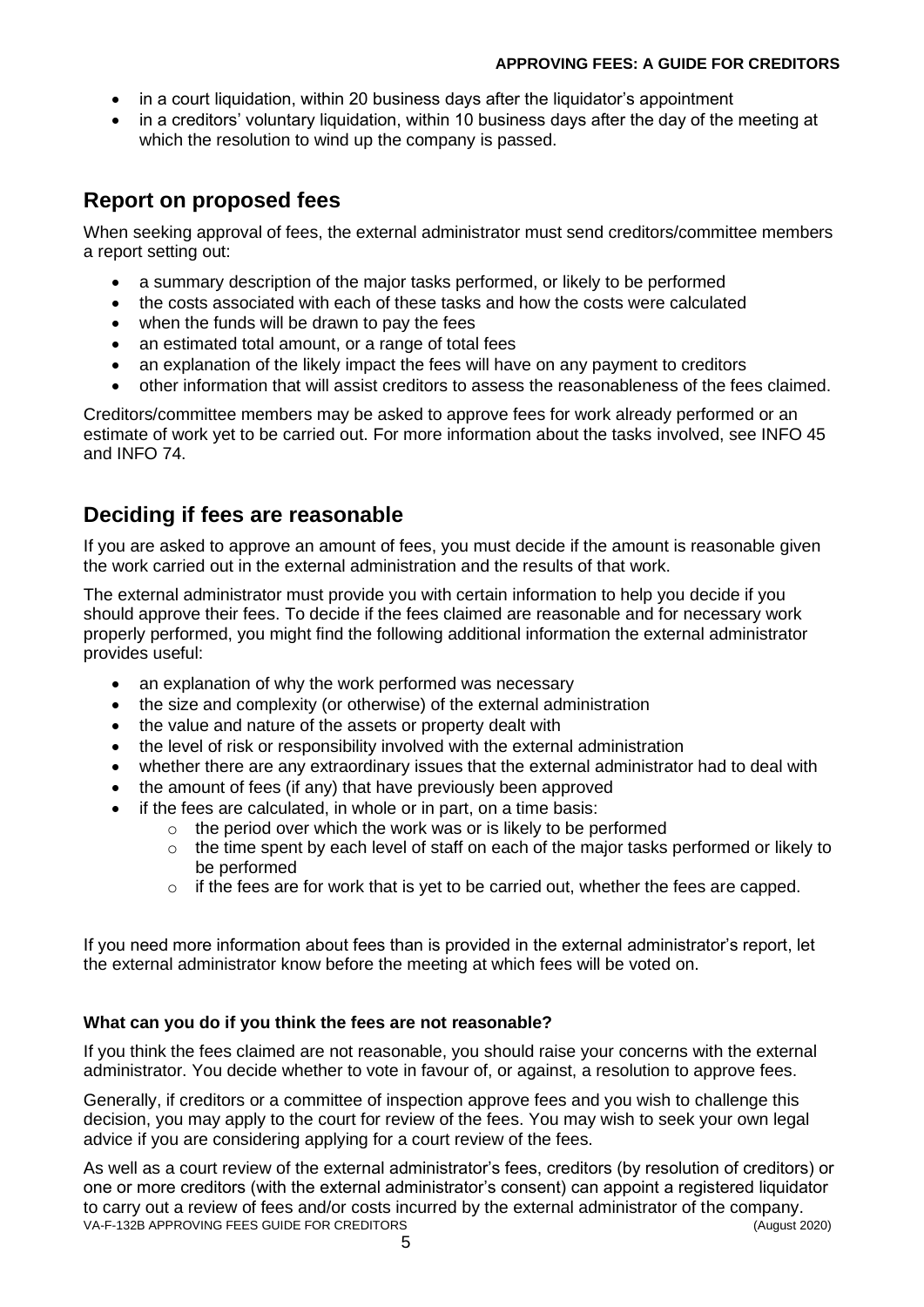A creditor can also apply for ASIC to appoint a reviewing liquidator: see Form 5605 Application for ASIC to appoint a reviewing liquidator.

Where creditors resolve to appoint a reviewing liquidator, the review is limited to:

- remuneration approved within the six months before the reviewing liquidator is appointed
- costs or expenses incurred during the 12 months before the reviewing liquidator is appointed (unless the external administrator agrees to a longer period).

The reviewing liquidator must be a registered liquidator. A creditor who wishes to appoint a reviewing liquidator must approach a registered liquidator to get written consent that they would be prepared to act as reviewing liquidator. The person must also make a written declaration about any relationships they or their firm may have that might affect their independence to act as reviewing liquidator.

The external administrator and their staff must cooperate with the reviewing liquidator.

If creditors pass a resolution to appoint the reviewing liquidator, the reviewing liquidator's costs form part of the expenses of the external administration of the company. If one or more of the creditors appoint the reviewing liquidator with the consent of the external administrator, the reviewing liquidator's costs are borne by the creditor(s) appointing the reviewing liquidator.

## **Reimbursement of out-of-pocket costs**

An external administrator should be very careful incurring costs that must be paid from the external administration – as careful as if they were dealing with their own money. Their report on fees must also include information on the out-of-pocket costs of the external administration.

Out of pocket expenses (or disbursements) can be categorised into:

- external services or costs such as legal fees, valuation fees, travel, accommodation and search fees
- internal services or costs such as photocopying, printing and postage.

External costs are usually charged at cost and do not require prior approval of creditors.

Internal costs may be charged at a rate higher than actual cost in order to recover overheads and similar costs. In instances where costs are charged at a rate higher than cost, the external administrator will need to obtain creditor approval before being reimbursed.

When seeking approval of out-of-pocket expenses, the external administrator must send creditors/committee members a report setting out:

- a summary of the out-of-pocket expenses
- how they were calculated
- the total amount the external administrator is seeking reimbursement for
- why the expenses were necessary.

You may be asked to approve reimbursement of out-of-pocket expenses for expenses already incurred or an estimate of expenses to be incurred.

If the expenses are yet to be incurred, a maximum limit (cap) should be placed on the amount the external administrator may incur and get reimbursed for.

## **Questions and complaints**

Contact the external administrator to raise questions or complaints. If this fails to resolve your concerns, including any concerns about their conduct, you can lodge a report of misconduct with ASIC. Reports of misconduct against companies and their officers can also be made to ASIC.